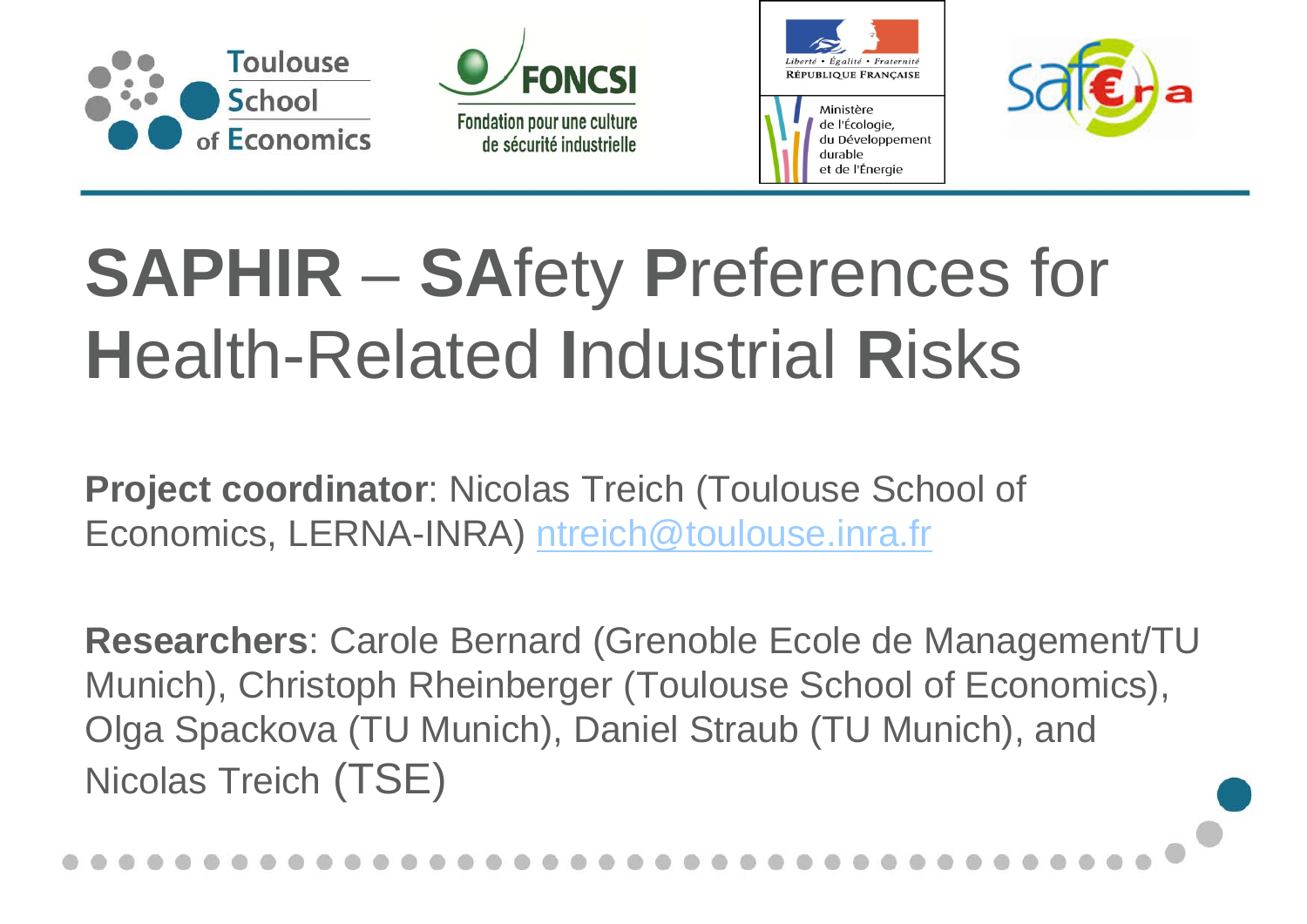## SAPHIR: How to do benefit cost analysis (BCA) of catastrophic risks?



- Example: Evaluation of a public project (e.g., a new power plant)
	- i.Construction cost
	- ii. Benefit (e.g., low-cost energy, less CO2 emissions)
	- iii.The possibility of a catastrophe?
- How to value the possibility of a big accident as opposed to many small accidents?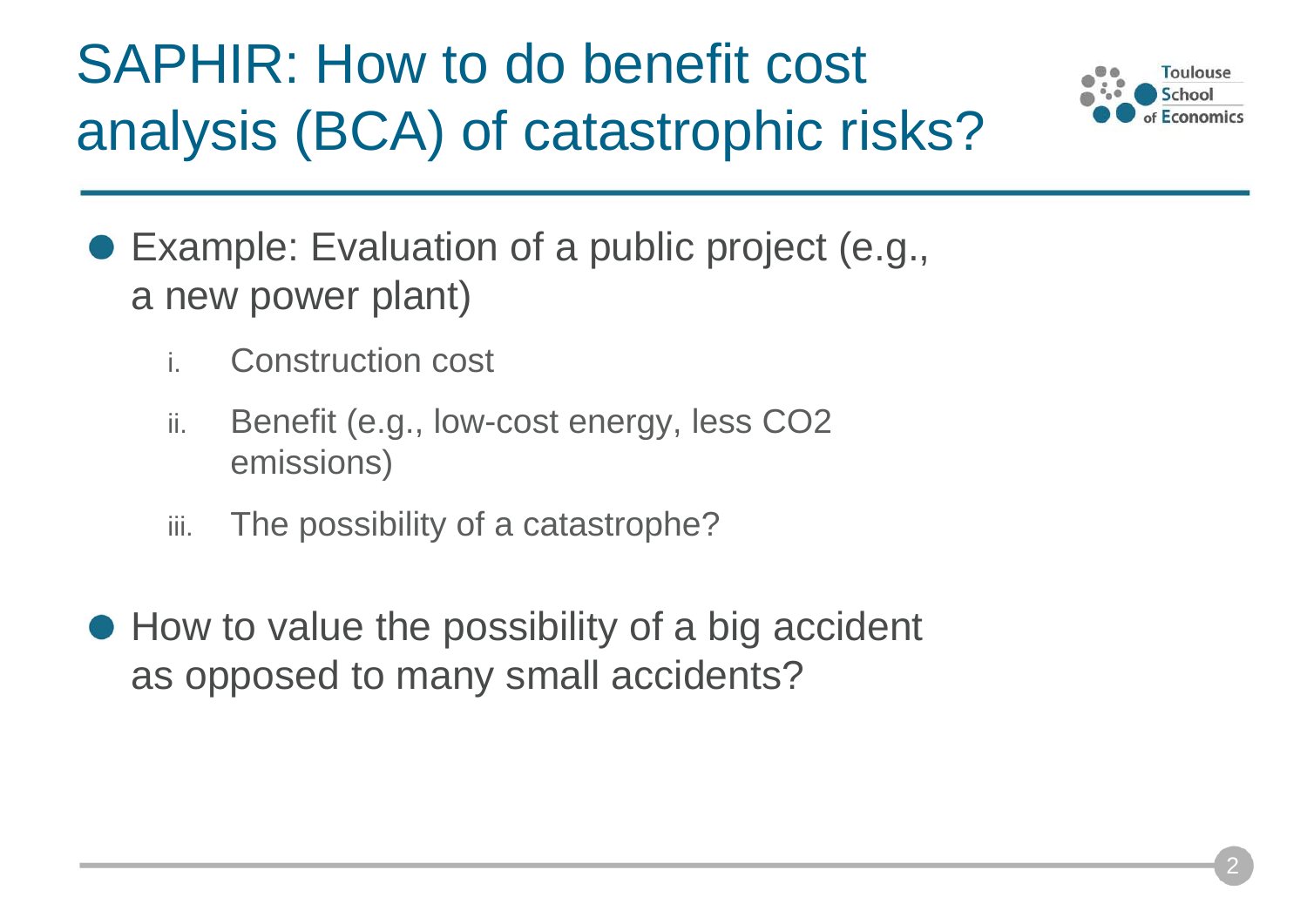Two risky social situations: *A* and *B*



A society with two individuals *i*, and two equiprobable states *s*:



Situation B is « more catastrophic » than situation A

Note that the expected number of fatalities is the same in A and B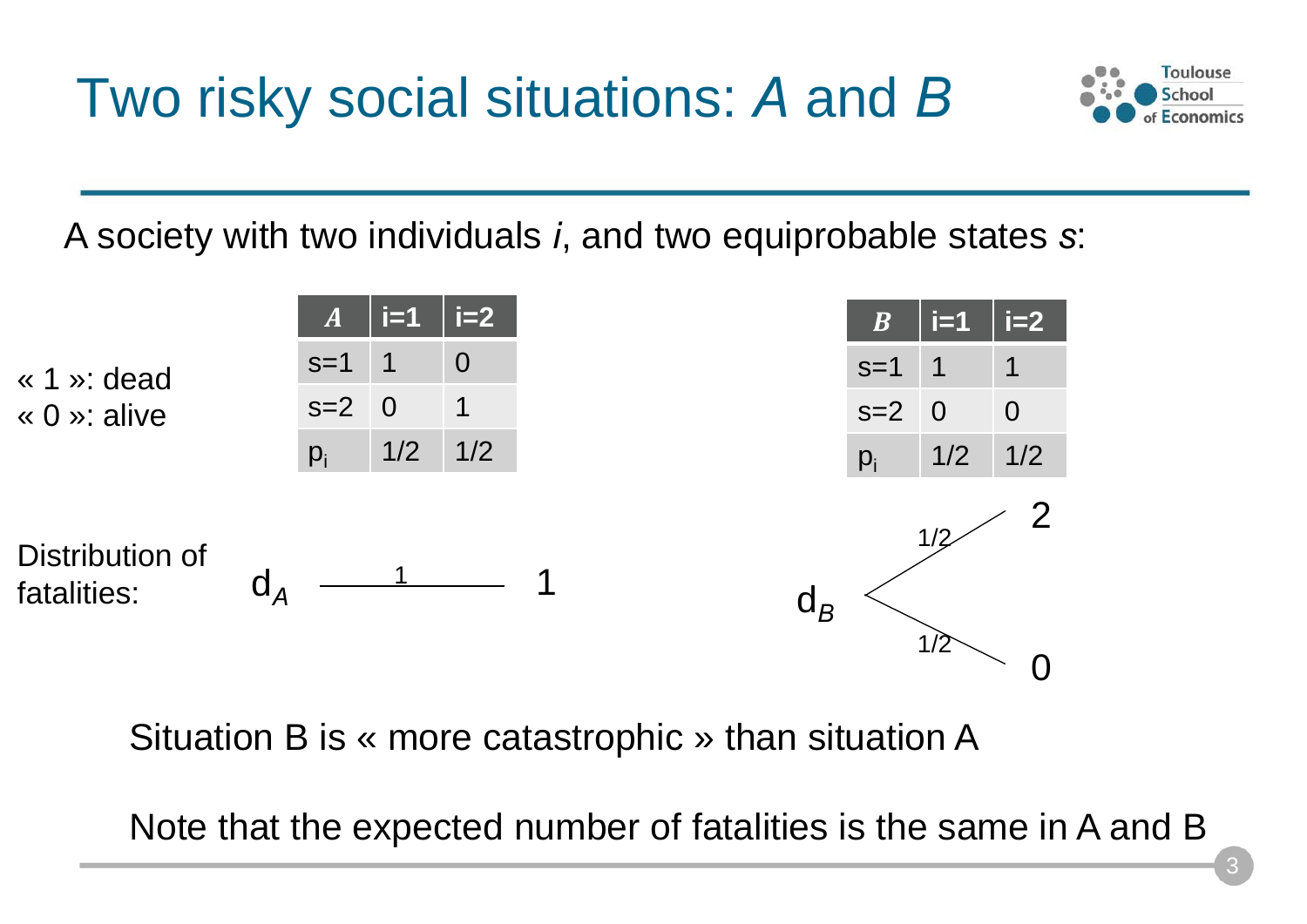

#### • No, standard BCA is catastrophe neutral

- In the previous example: Each individual *i* faces an individual probability of dying *pi=1/2* in both situations *A* and *B*
- Standard BCA is based on individual WTP, and thus only depends on individual risk (and not on the risks of others)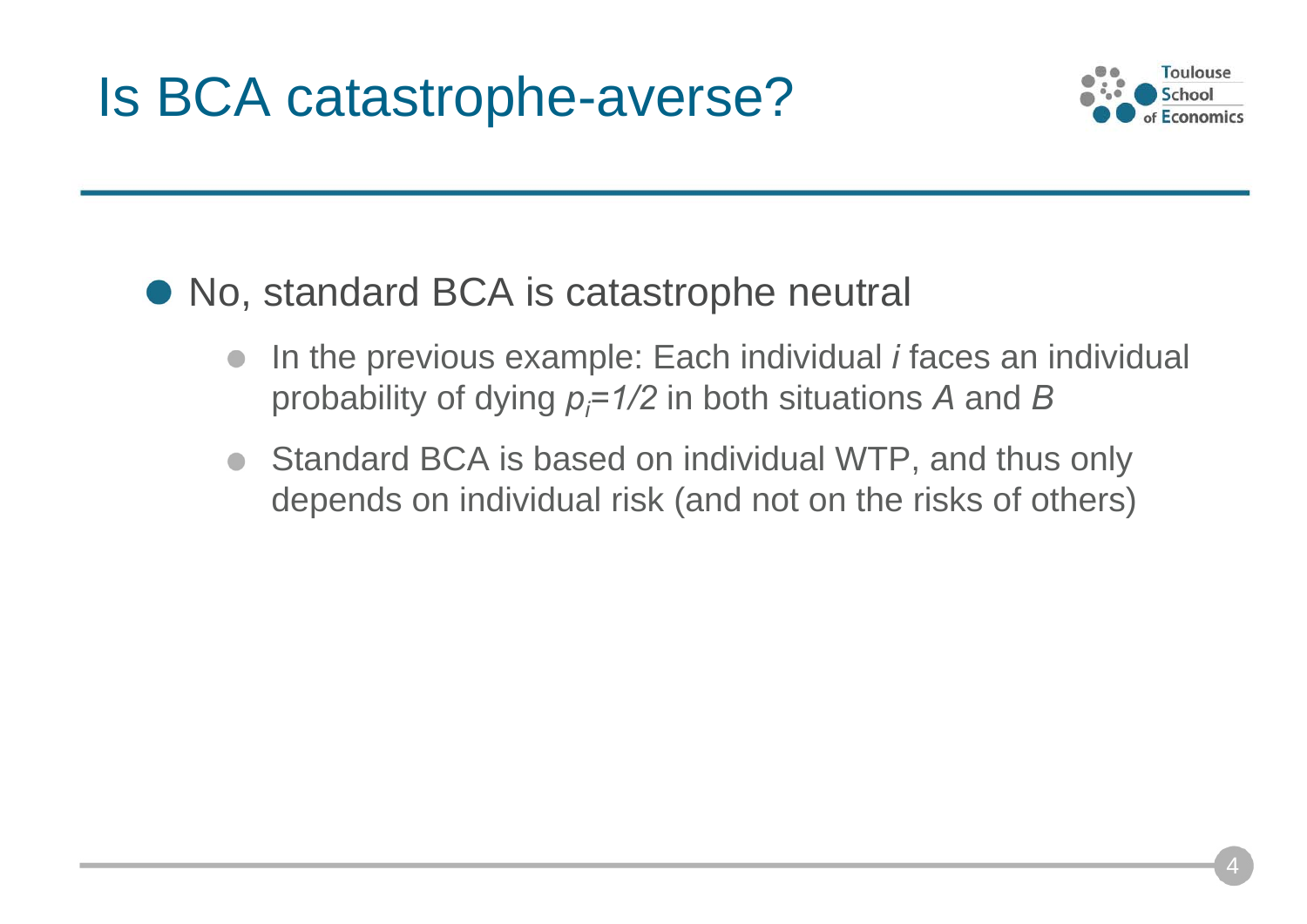

● Some regulatory agencies display catastrophe aversion

- Higher weighting for big accidents using « frequency-number lines » used in the UK, Norway, Switzerland and the Netherlands (Evans & Verlander 1997, Rheinberger 2010)
- The disutility of *N* lives lost in a single accident is a function of *N<sup>α</sup>* with *α >1* (Slovic et al. 1984, Bedford 2013)
- But, these practices raise conceptual questions:
	- Are these practices well grounded conceptually?
	- How to compare in the same setting different criteria (e.g., the cost, the number of lives saved) to catastrophe aversion?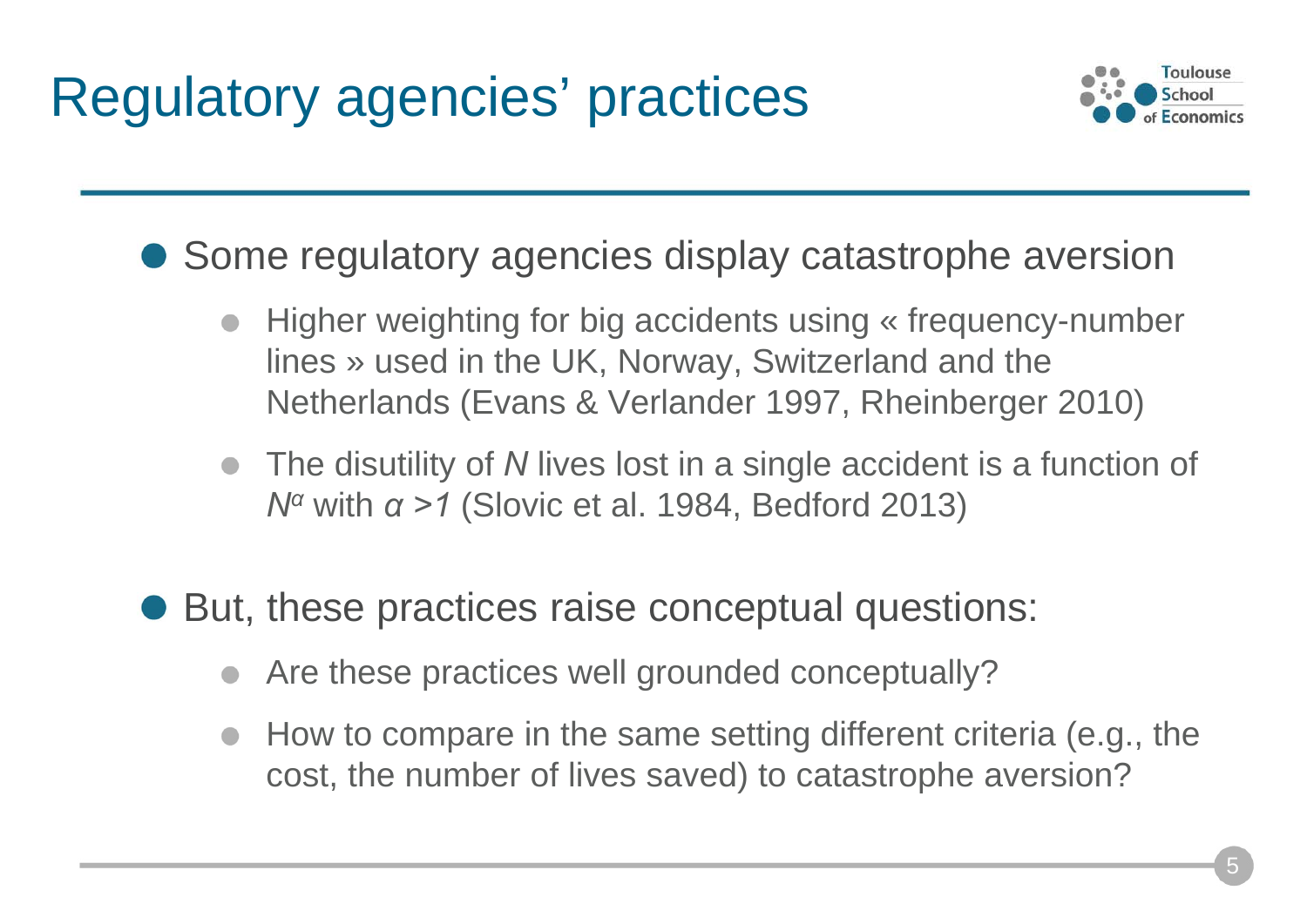Catastrophe averse or prone?



- Catastrophe averse: The U.S. President and Vice President do not travel together on Air Force One in order to avoid what is called a "decapitation strike"
- Catastrophe prone: Schelling (1968, in "The life you save may be your own")
	- *« If a family of four must fly, and has a choice among four aircraft, of which it is known that one is defective but not known which one, it should be possible to persuade them to fly together. The prospects for each individual's survival are the same, no matter how they divide themselves among the aircraft, but the prospect for bereavement are nearly eliminated through the correlation of their prospects. Society's interest, in support of the family's interest, should be to see that they are permitted and encouraged to take the same plane together. »*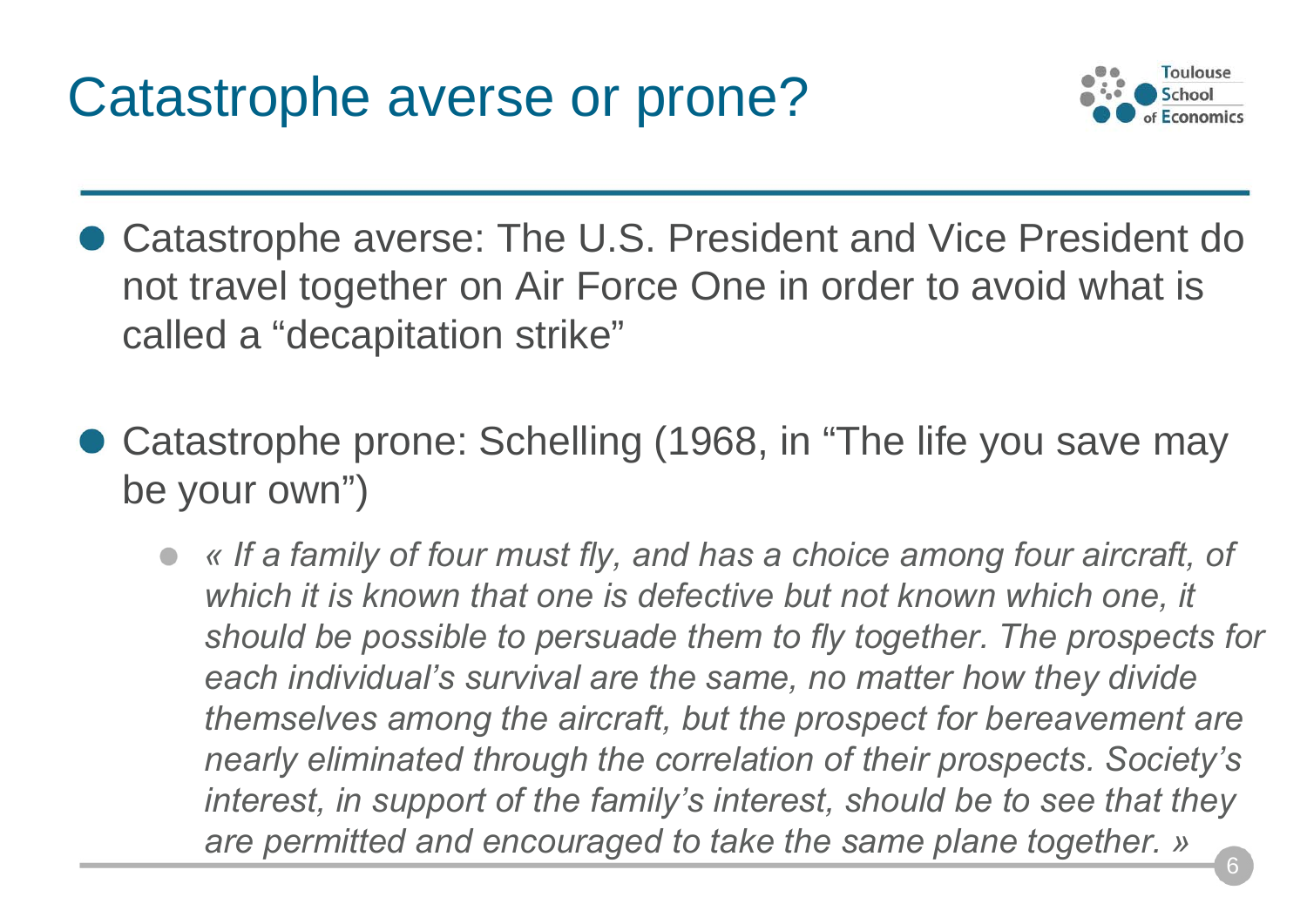

#### • No, based on survey studies

Neither lay people nor hazard experts display catastrophe  $\bullet$ aversion (Jones-Lee & Loomes 1995, Rheinberger 2010)

|  |  | Which of these two roads would you protect from avalanches? |
|--|--|-------------------------------------------------------------|
|  |  |                                                             |

|                                            | <b>Road A</b> | <b>Road B</b> |
|--------------------------------------------|---------------|---------------|
| Expected accidents during 20 years         | 4             | 2             |
| Expected number of fatalities per accident | 3             | 6             |
| I would protect:                           | Road A        | Road B        |

Fig. 1. Example of one choice task faced by a part of the participants.

Source: Rheinberger (2010)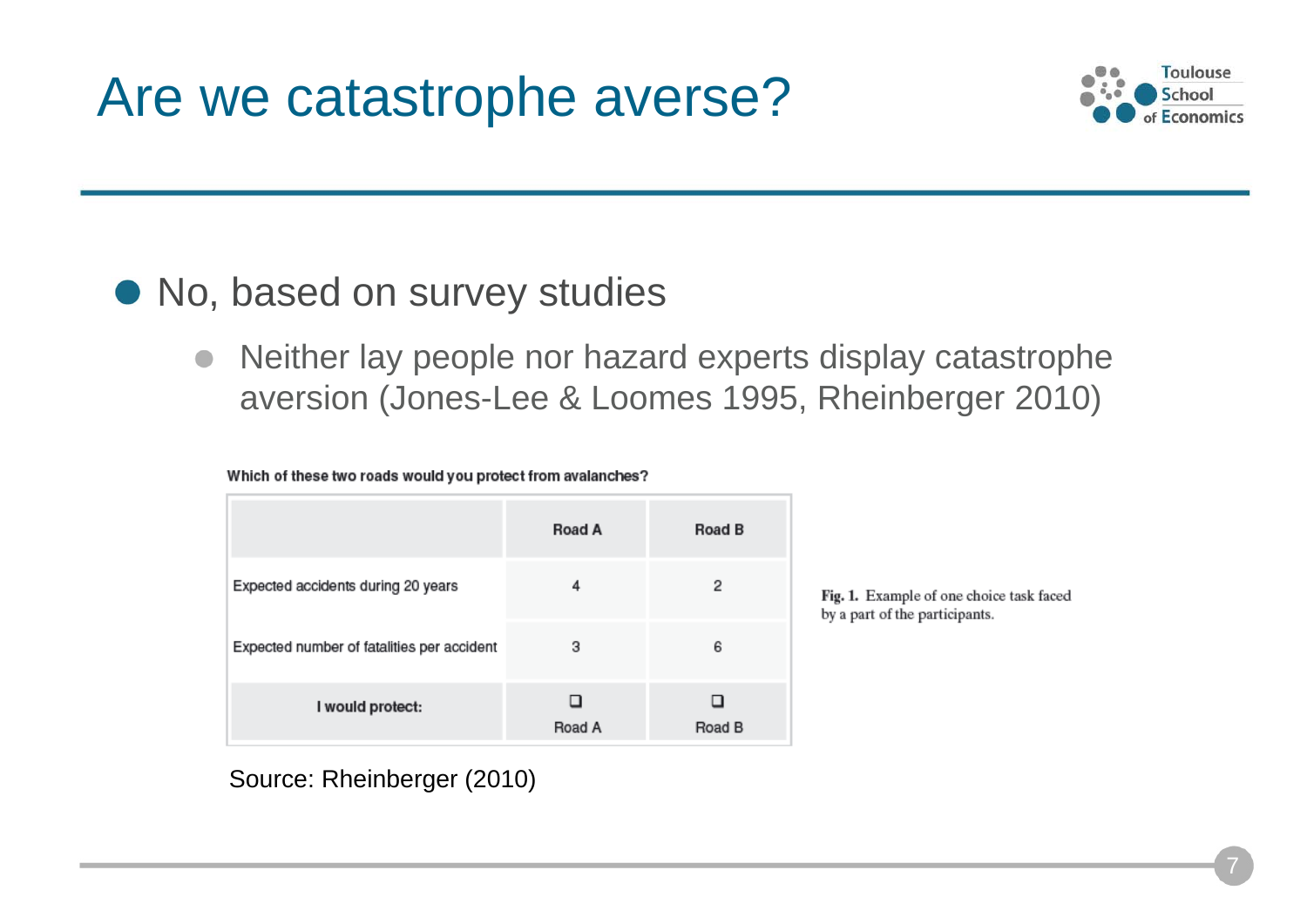## Catastrophe aversion is in conflict with risk equity!



- Under independent risks more risk equity always induces <sup>a</sup> more catastrophic situation, and vice versa (Keeney 1980)
- A simple example illustrating Keeney's result:

| $\boldsymbol{A}$ | $i=1$ | i=2              |
|------------------|-------|------------------|
| $s=1$            | 1     | O                |
| $s=2$            | 1     | 0                |
| $s = 3$          | 1     | 0                |
| $s = 4$          | 1     | 0                |
| $p_i$            |       | $\left( \right)$ |



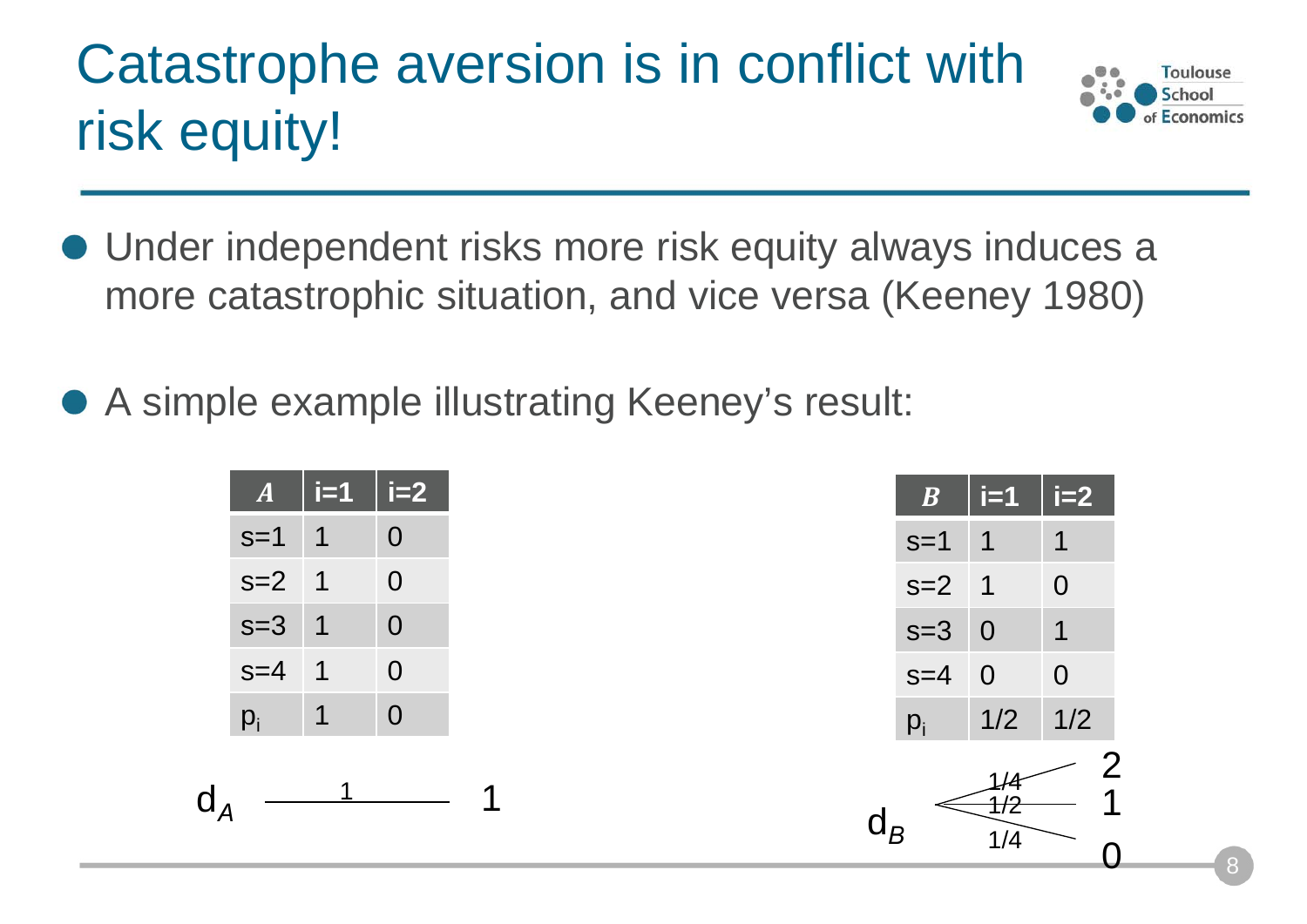

The paper essentially addresses two questions:

- 1. Does **« more risk dependence »** induce a « more catastrophic » situation?
- 2. Allowing for risk dependence, does **« more risk equity »**  induce a « more catastrophic » situation? (i.e., Keeney's question)

Source: Carole Bernard, Christoph Rheinberger and Nicolas Treich, 2014, "*Catastrophe aversion and risk equity under dependent risks*". See at: http://www2.toulouse.inra.fr/lerna/treich/indextreichd.htm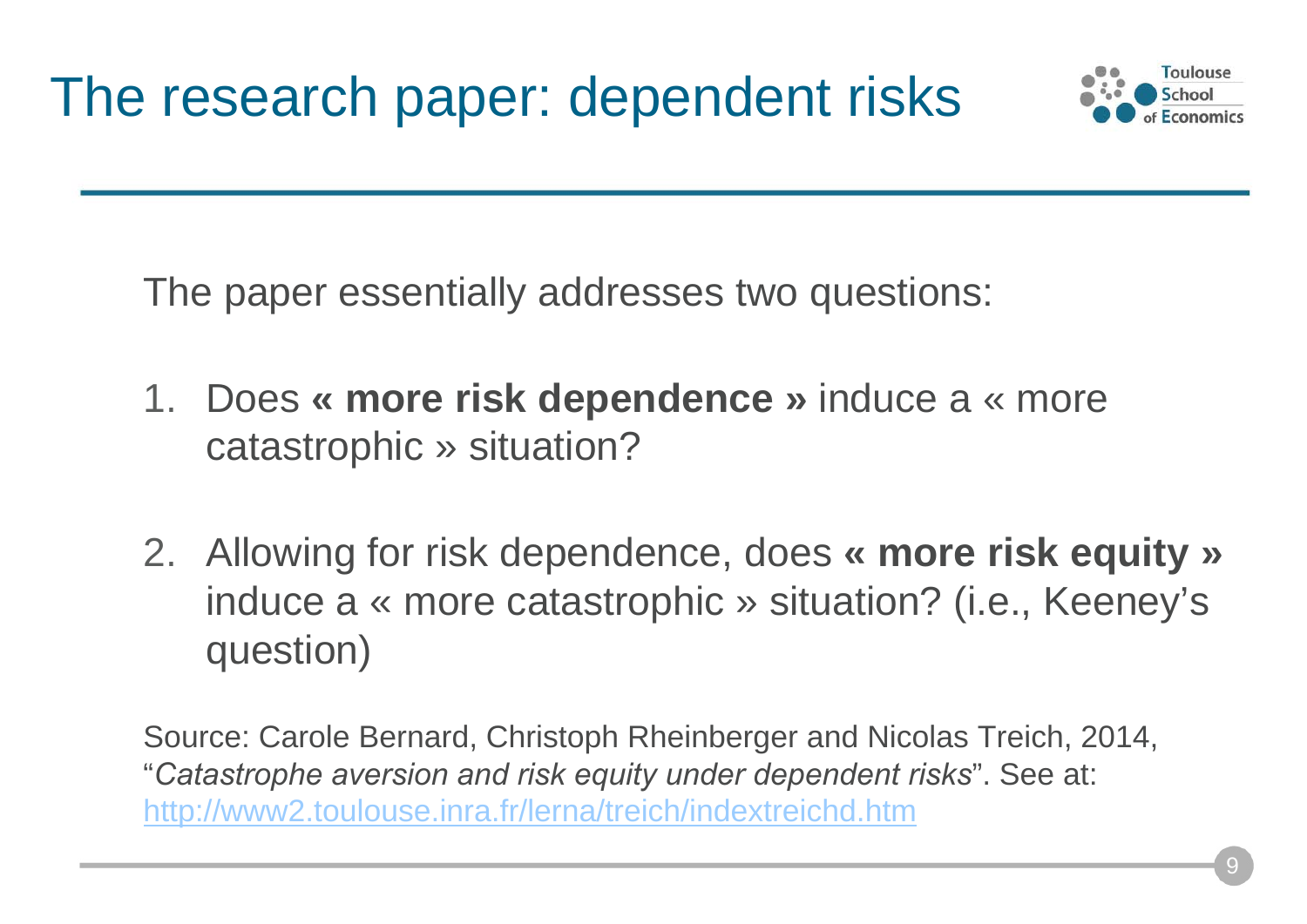

#### **Definition 1 (« more catastrophic »)**

- A distribution of fatalities  $d_A$  is more catastrophic than a  $\bm{d}$  istribution  $\bm{d}_B$  iff for any concave function *f(.),*  $\bm{E}$ *f(d<sub>A</sub>)*  $\leq \bm{E}$ *f(d<sub>B</sub>)*
- **Definition 2 (« more variable »)**
	- A distribution of fatalities  $d_A$  is more variable than a  $\bm{d}$  *distribution*  $\bm{d}_{B}$  *iff*  $\bm{var}(\bm{d}_{A})$  $\geq$  $\bm{var}(\bm{d}_{B})$
- Remark: Def. 1 is simply Rothschild & Stiglitz (1970)'s def. applied to the distribution of fatalities in the population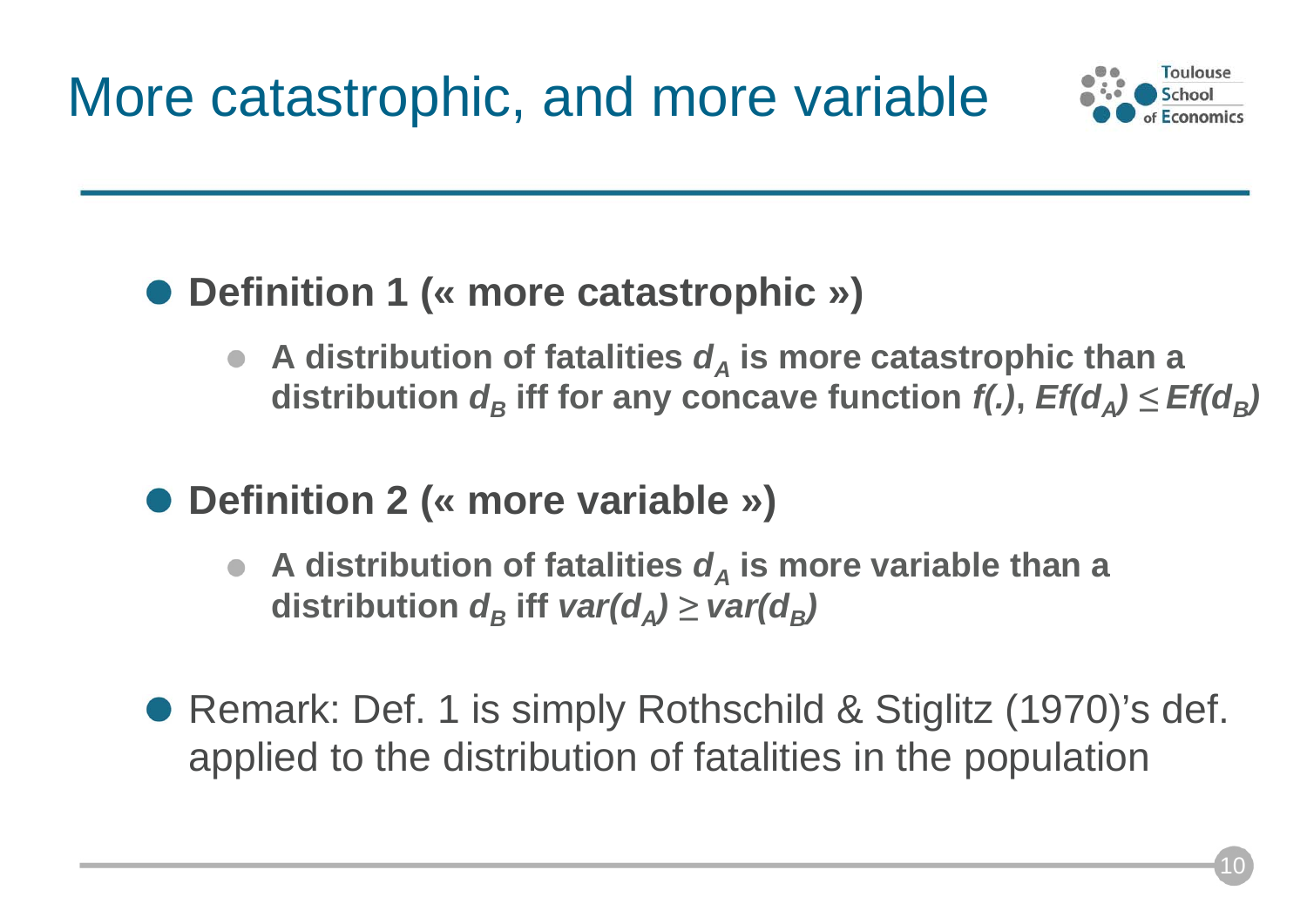### A preview result



- **Proposition 1: Under N=2, the four following statements are equivalent:**
	- **i.The probability of simultaneous deaths increases**
	- **ii.** $\boldsymbol{\mu}$  . The correlation  $\boldsymbol{\rho}$  between the individual risks increases
	- **iii.The distribution of fatalities is more catastrophic (definition 1)**
	- **iv.The distribution of fatalities is more variable (definition 2)**
- Simple proof, using:
	- Proba (simultaneous deaths)=  $p_1p_2 + p_2p_1(1-p_1)p_2(1-p_2)J^{1/2}$
	- $var(d) = p_1(1-p_1) + p_2(1-p_2) + 2p [p_1(1-p_1)p_2(1-p_2)]^{1/2}$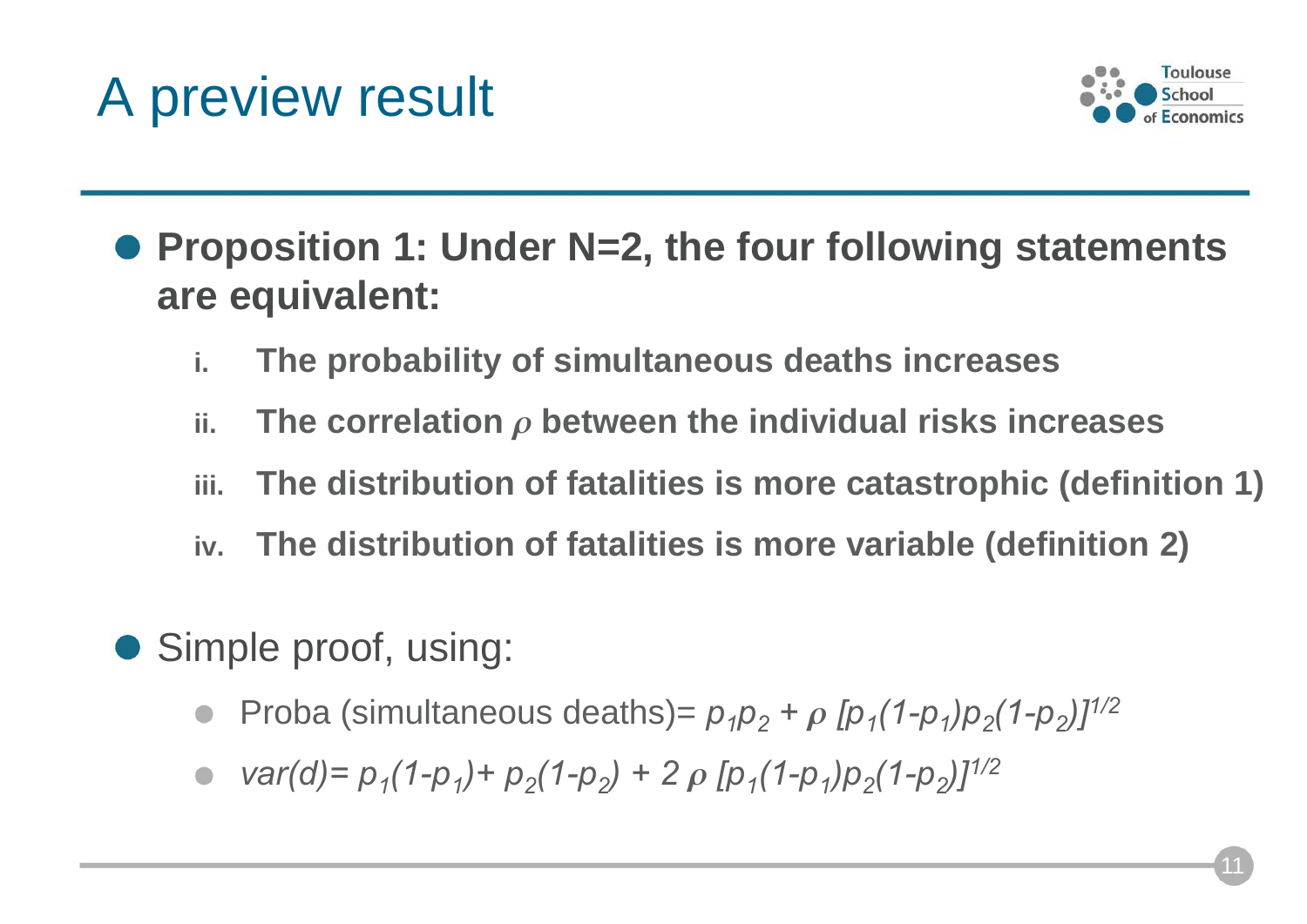

A society with two individuals *i*, and two equiprobable states *s*:



Situation B is « more catastrophic » than situation A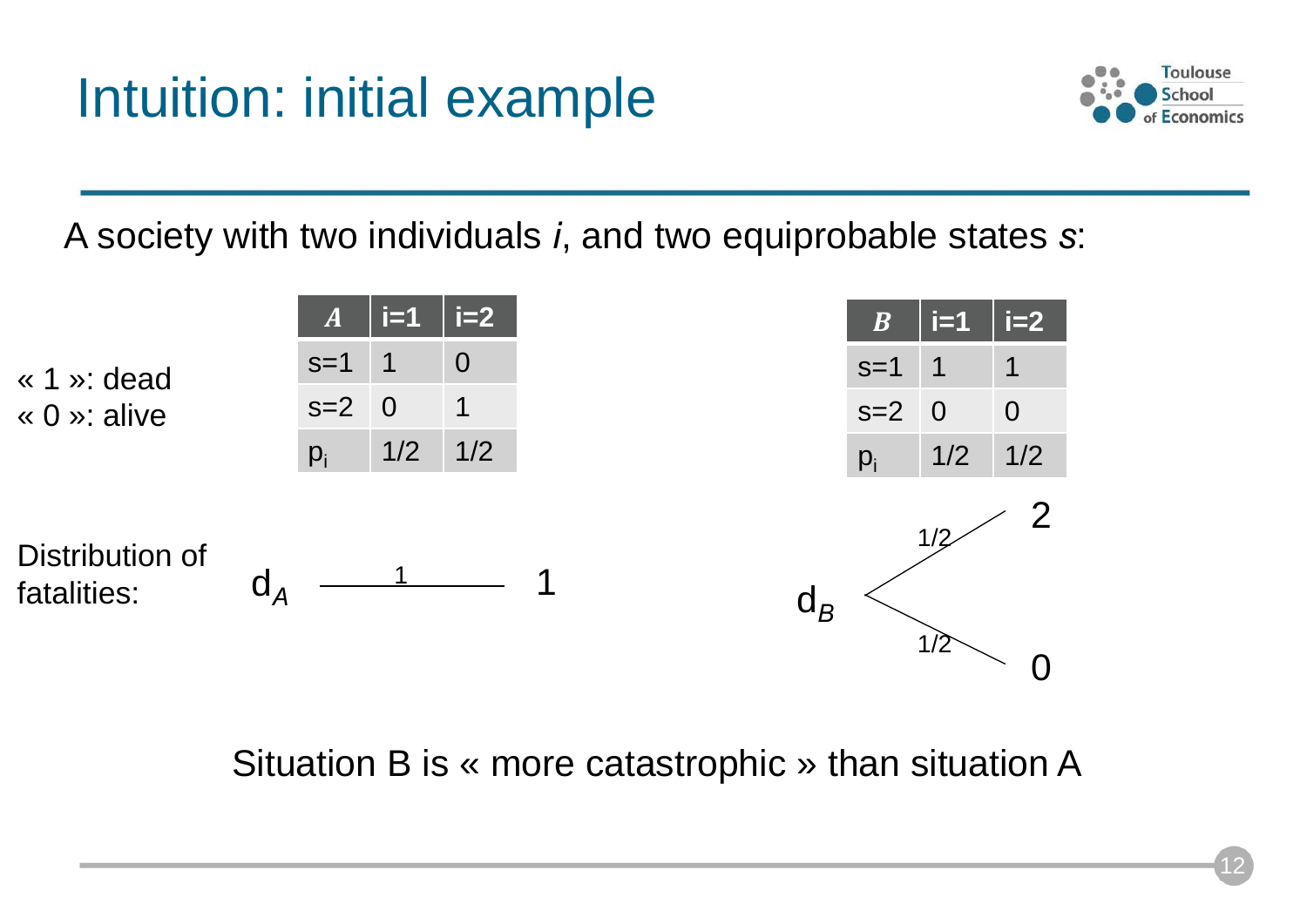### An example where Keeney's result fails



13

| $\boldsymbol{A}$ | $i=1$          | $i=2$          |                                                   | $\boldsymbol{B}$                     | $i=1$          | $i=2$          |  | $\overline{\mathcal{C}}$  | $i=1$          | $i=2$          |  | D                                   | $i=1$                   | $i=2$          |  |
|------------------|----------------|----------------|---------------------------------------------------|--------------------------------------|----------------|----------------|--|---------------------------|----------------|----------------|--|-------------------------------------|-------------------------|----------------|--|
| $s=1$            | 1              | $\mathbf 1$    | Equity-increasing<br>risk transfer $\delta = 1/8$ | $s=1$                                | 1              | $\overline{0}$ |  | $s=1$                     |                | $\overline{0}$ |  | $s=1$                               | 1                       | $\overline{1}$ |  |
| $s=2$            | 1              | $\overline{0}$ |                                                   | $s=2$                                | 1              | $\overline{0}$ |  | $s=2$                     | $\blacksquare$ | $\overline{0}$ |  | $s=2$                               | $\mathbf 1$             | 1              |  |
| $s=3$            | $\mathbf 1$    | $\overline{0}$ |                                                   | $s=3$                                | 1              | 1              |  | $s=3$                     |                | $\overline{0}$ |  | $s=3$                               | $\overline{\mathbf{1}}$ | $\mathbf 1$    |  |
| $s=4$            |                | $\overline{0}$ |                                                   | $s=4$                                | $\overline{0}$ | 1              |  | $s=4$                     | $\overline{0}$ | 1              |  | $s=4$                               | $\overline{0}$          | $\overline{0}$ |  |
| $s=5$            | $\overline{0}$ | $\mathbf 1$    |                                                   | $s=5$                                | $\overline{0}$ | $\mathbf 1$    |  | $s=5$                     | $\overline{0}$ | 1              |  | $s=5$                               | $\overline{0}$          | $\overline{0}$ |  |
| $s=6$            | $\overline{O}$ | $\overline{0}$ |                                                   | $s=6$                                | $\overline{0}$ | $\overline{0}$ |  | $s=6$                     | $\overline{0}$ | 1              |  | $s=6$                               | $\overline{0}$          | $\overline{0}$ |  |
| $s=7$            | $\overline{0}$ | $\overline{0}$ |                                                   | $s=7$                                | $\overline{0}$ | $\overline{0}$ |  | $s=7$                     | $\overline{0}$ | $\overline{0}$ |  | $s=7$                               | $\overline{0}$          | $\overline{0}$ |  |
| $s=8$            | $\overline{0}$ | $\overline{0}$ |                                                   | $s=8$                                | $\overline{0}$ | $\overline{0}$ |  | $s=8$                     | $\overline{0}$ | $\overline{0}$ |  | $s=8$                               | $\overline{0}$          | $\overline{0}$ |  |
| $p_i$            | 1/2            | 1/4            |                                                   | $p_i$                                | 3/8            | 3/8            |  | $p_i$                     | 3/8            | 3/8            |  | $p_i$                               | 3/8                     | 3/8            |  |
| $\rho_A = 0$     |                |                |                                                   | $\rho'_{B} = -0.06$                  |                |                |  | $\rho'_{c}$ = -0.6        |                |                |  | $\rho'_{\scriptscriptstyle D}$ = +1 |                         |                |  |
|                  |                |                | つ                                                 |                                      | 1/8            |                |  |                           | 6/8            |                |  |                                     | 3/8                     | 2              |  |
| $d_A$            |                | 1/8<br>4/8     |                                                   | 4/8<br>$\operatorname{\mathsf{d}}_B$ |                |                |  | $\mathsf{d}_{\mathsf{C}}$ | $2/\bar{8}$    |                |  | $\mathsf{d}_D$<br>5/8               |                         |                |  |
|                  | 3/8            |                | O                                                 | 3/8<br>O                             |                |                |  |                           |                |                |  |                                     |                         |                |  |